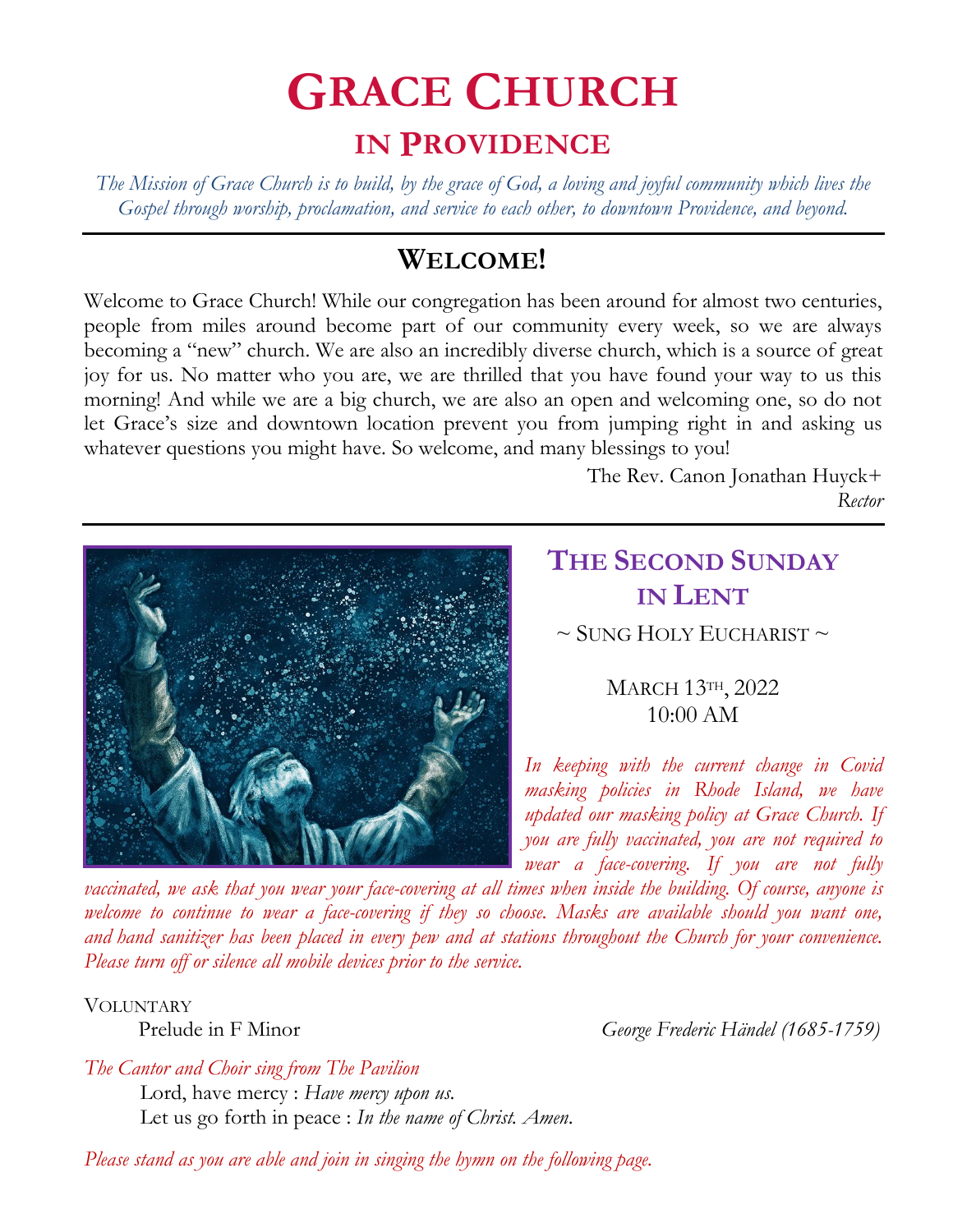

*Words: Thomas Olivers (1725-1799), alt. Music: Leoni, Hebrew melody; harm. Hymns Ancient and Modern, 1875, alt.*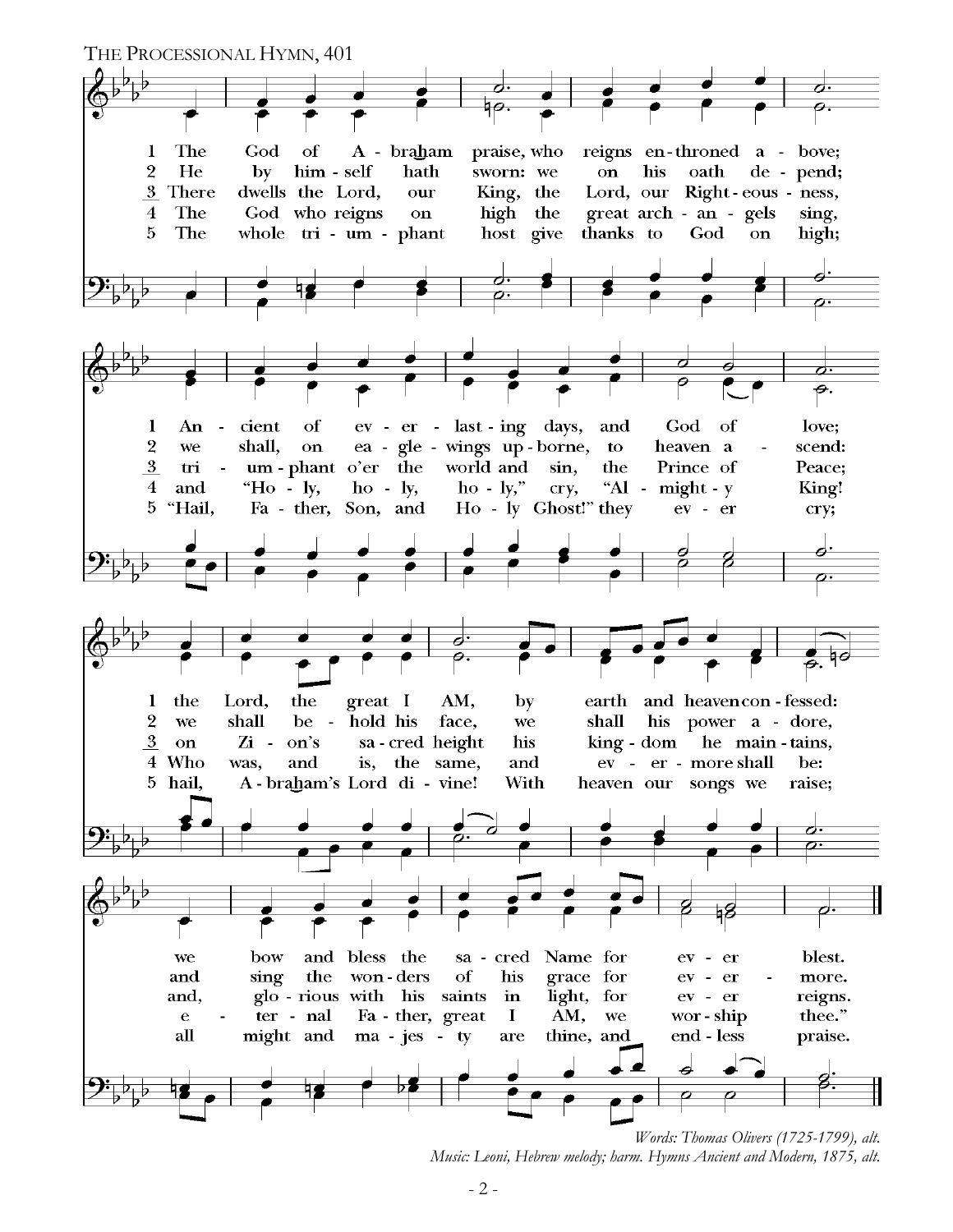## **THE WORD OF GOD**

THE SUMMARY OF THE LAW

*Celebrant* Bless the Lord who forgives all our sins. *People* **His mercy endures for ever.**

*Celebrant*

EAR WHAT OUR LORD JESUS CHRIST SAYS: You shall love the Lord your God with all your heart, and with all your soul, and with all your mind. This is the first and great commandment. And the second is like unto it: You shall love your EAR WHAT OUR LORD JESUS CHRIST SAYS: You shall love the Log God with all your heart, and with all your soul, and with all your mind. This first and great commandment. And the second is like unto it: You shall log neighbor

KYRIE ELEISON, S-91 *Sung by all.* 





S*etting: Missa de Sancta Maria Magdalena, Healey Willan (1880-1968)*

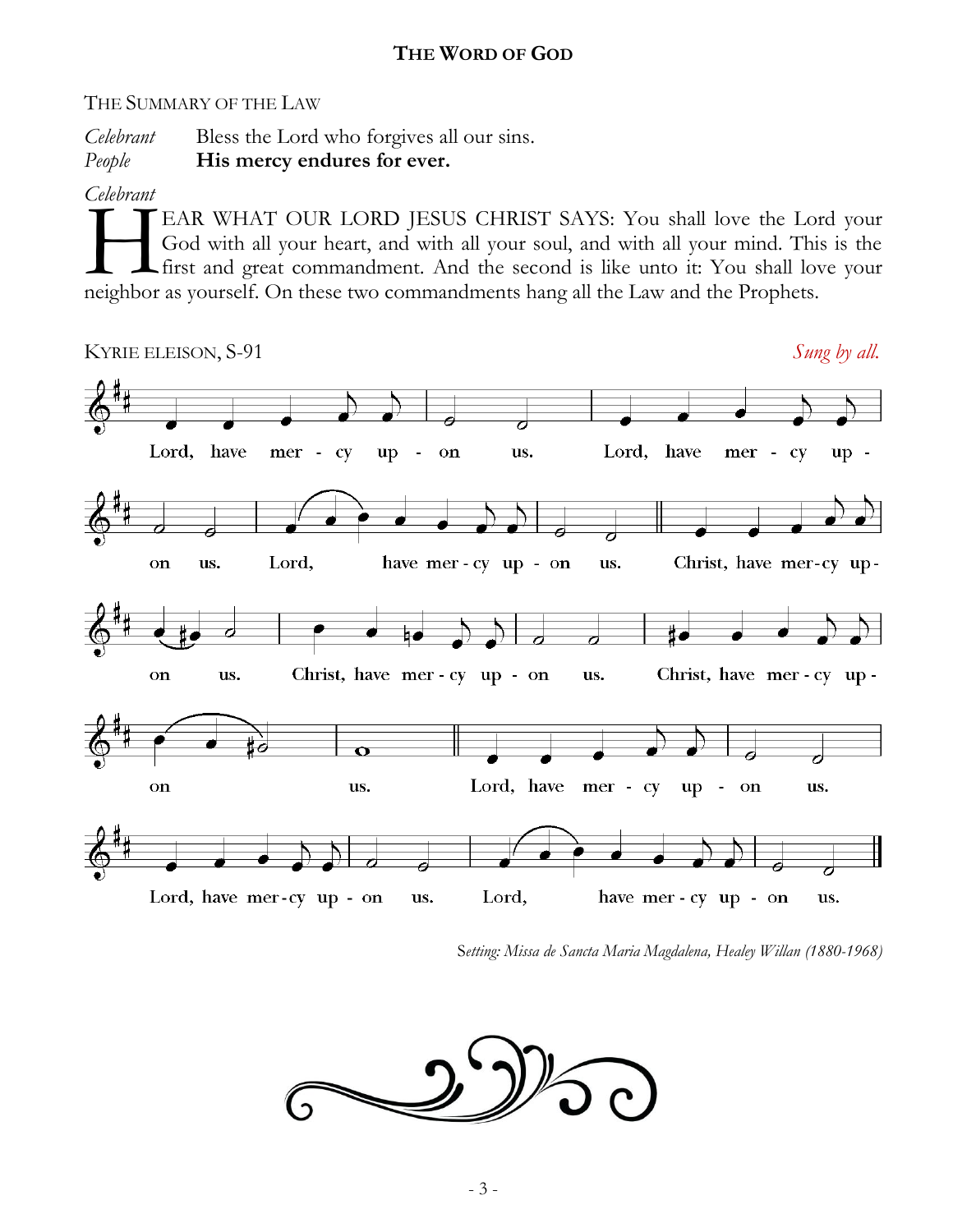#### THE COLLECT OF THE DAY

*Celebrant* The Lord be with you. *People* **And also with you.** *Celebrant* Let us pray.

GOD, WHOSE GLORY IT IS ALWAYS TO HAVE MERCY: Be gracious to all who have gone astray from your ways, and bring them again with penitent hearts and steadfast faith to embrace and hold fast the unchangeable truth of your Word, Jesus GOD, WHOSE GLORY IT IS ALWAYS TO HAVE MERCY: Be gracious to all who have gone astray from your ways, and bring them again with penitent hearts and steadfast faith to embrace and hold fast the unchangeable truth of your Wor ever. **Amen.**

*Please be seated for the readings from Holy Scripture.*

#### THE OLD TESTAMENT READING *Genesis 15:1-12, 17-18*

*Reader* A Reading from the Book of Genesis,

HE WORD OF THE LORD came to Abram in a vision, "Do not be afraid, Abram, I am your shield; your reward shall be very great." But Abram said, "O LORD God, what will you give me, for I continue childless, and the heir of my house is Eliezer of THE WORD OF THE LORD came to Abram in a vision, "Do not be afraid, Abram, I am your shield; your reward shall be very great." But Abram said, "O LORD God, what will you give me, for I continue childless, and the heir of my house is to be my heir." But the word of the LORD came to him, "This man shall not be your heir; no one but your very own issue shall be your heir." He brought him outside and said, "Look toward heaven and count the stars, if you are able to count them." Then he said to him, "So shall your descendants be." And he believed the LORD; and the LORD reckoned it to him as righteousness. Then he said to him, "I am the LORD who brought you from Ur of the Chaldeans, to give you this land to possess." But he said, "O LORD God, how am I to know that I shall possess it?" He said to him, "Bring me a heifer three years old, a female goat three years old, a ram three years old, a turtledove, and a young pigeon." He brought him all these and cut them in two, laying each half over against the other; but he did not cut the birds in two. And when birds of prey came down on the carcasses, Abram drove them away. As the sun was going down, a deep sleep fell upon Abram, and a deep and terrifying darkness descended upon him. When the sun had gone down and it was dark, a smoking fire pot and a flaming torch passed between these pieces. On that day the LORD made a covenant with Abram, saying, "To your descendants I give this land, from the river of Egypt to the great river, the river Euphrates."

*Reader* The Word of the Lord. *People* **Thanks be to God.**

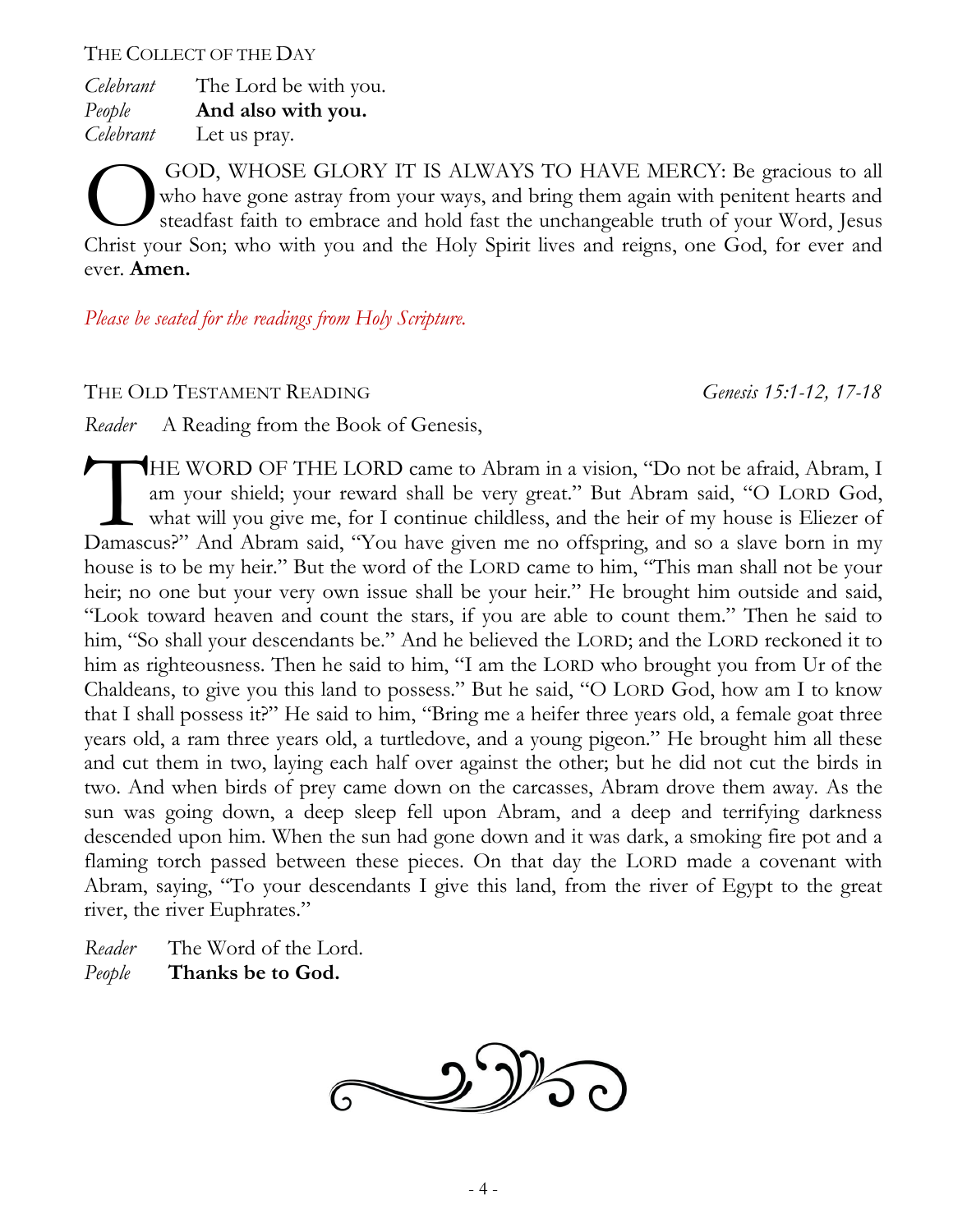PSALM 27:1-10 *Sung by all*



10 **Hearken to my voice, O /LORD, • when I /call; \* have /mercy • on /me and /answer me.**

*Single Anglican Chant by Vincent Edwards (b. 1968)*

## THE EPISTLE READING *Philippians 3:17- 4:1*

*Reader* A Reading from Paul's Letter to the Philippians

ROTHERS AND SISTERS, join in imitating me, and observe those who live according to the example you have in us. For many live as enemies of the cross of Christ; I have often told you of them, and now I tell you even with tears. Their end is ROTHERS AND SISTERS, join in imitating me, and observe those who live according to the example you have in us. For many live as enemies of the cross of Christ; I have often told you of them, and now I tell you even with te

- 5 -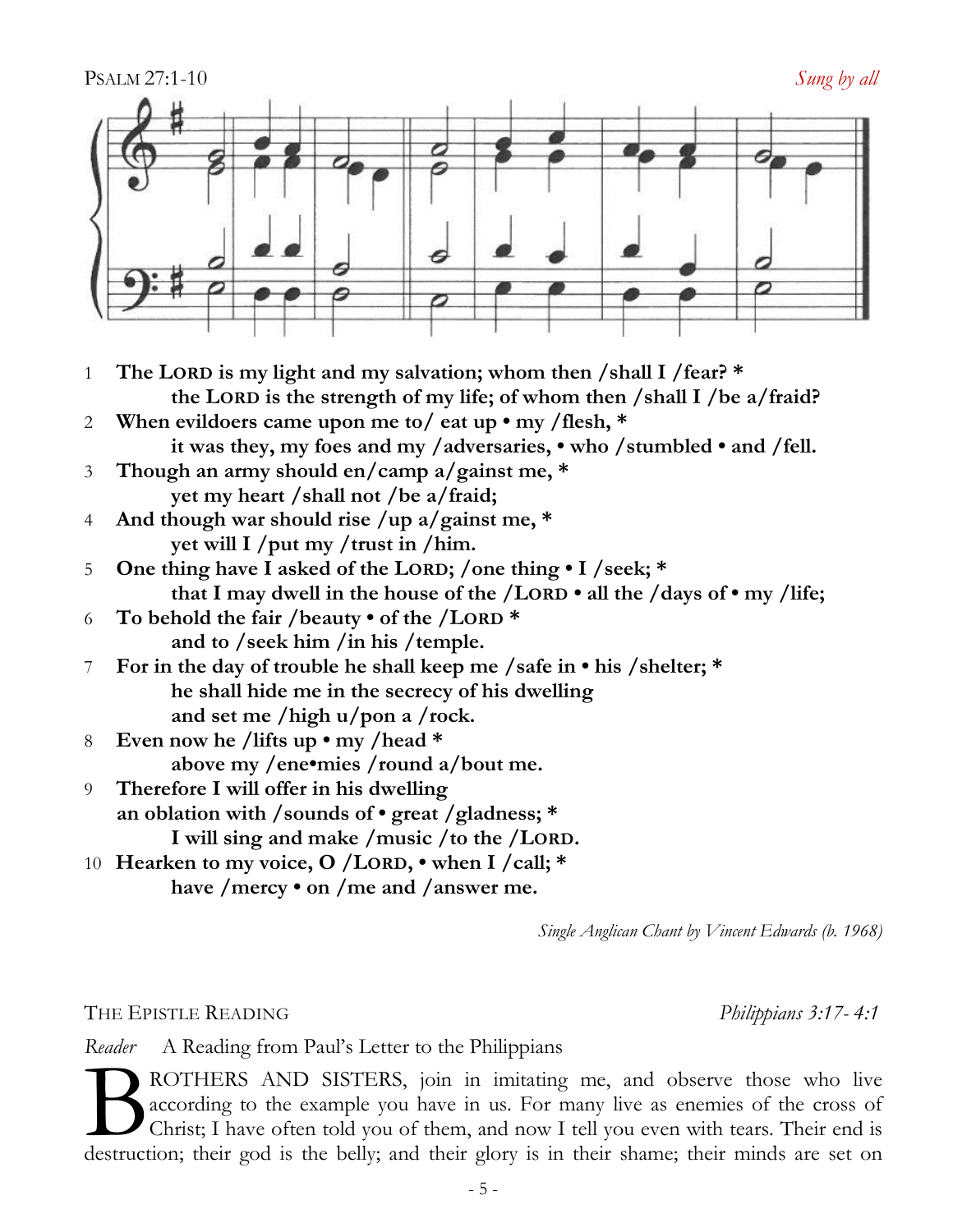earthly things. But our citizenship is in heaven, and it is from there that we are expecting a Savior, the Lord Jesus Christ. He will transform the body of our humiliation that it may be conformed to the body of his glory, by the power that also enables him to make all things subject to himself. Therefore, my brothers and sisters, whom I love and long for, my joy and crown, stand firm in the Lord in this way, my beloved.

*Reader* The Word of the Lord. *People* **Thanks be to God.**

*Please stand as you are able and join in singing the hymn.*

|          |                                                                                       |                                                      | o.                                              |                                   |                                           |                                                                                     |                                  |                                                                                                                            |                    |
|----------|---------------------------------------------------------------------------------------|------------------------------------------------------|-------------------------------------------------|-----------------------------------|-------------------------------------------|-------------------------------------------------------------------------------------|----------------------------------|----------------------------------------------------------------------------------------------------------------------------|--------------------|
|          |                                                                                       |                                                      |                                                 |                                   |                                           |                                                                                     | o.                               |                                                                                                                            |                    |
| $\bf{l}$ | $\mathbf O$<br>Love<br>$2\degree$ O<br>wide - em<br>3 We<br>read thee<br>4 We<br>read | of<br>$\blacksquare$<br>thy                          | God,<br>brac<br>$\blacksquare$<br>best<br>power | how<br>ing,<br>in.<br>to          | strong and<br>won - drous<br>him<br>bless | who<br>and                                                                          | true,<br>Love,<br>came<br>save   | - ter - nal<br>e<br>read<br>we<br>bear<br>to<br>e'en<br>in                                                                 | thee<br>for<br>the |
|          |                                                                                       |                                                      |                                                 | $\dot{\boldsymbol{\sigma}}$       |                                           |                                                                                     | o:                               |                                                                                                                            |                    |
|          | and<br>yet<br>in<br>the<br>the<br><b>us</b><br>dark - ness                            | $ev - er$<br>sky<br><b>cross</b><br>$\sigma f$       | a<br>$\blacksquare$<br>of<br>the                | new;<br>bove;<br>shame,<br>grave; | we<br>sent                                | un - com - pre<br>read thee<br>the<br>$\mathbf{b}$ y<br>still more<br>$\mathbf{in}$ | hend<br>$\Box$<br>in<br>Fa<br>re | $\sim$ $-$<br>ed<br>and<br>the earth be -<br>ther from on<br>$\frac{1}{2}$<br>sur - rec - tion<br>$\overline{\phantom{0}}$ | $un -$             |
|          | P.                                                                                    |                                                      |                                                 |                                   |                                           |                                                                                     |                                  |                                                                                                                            |                    |
|          |                                                                                       |                                                      |                                                 |                                   |                                           |                                                                                     |                                  | $\sigma \cdot$                                                                                                             |                    |
|          | bought,<br>low,<br>high,<br>light                                                     | be - yond<br>in<br>seas<br>life<br>our<br>read<br>we | all<br>that<br>to<br>the                        | swell<br>live,                    | know - ledge<br>and<br>our<br>full - ness | and<br>streams<br>death<br>of                                                       | all<br>that<br>to<br>thy         | thought.<br>flow.<br>die.<br>might.                                                                                        |                    |

THE SEQUENCE HYMN, 455

*Words: Horatius Bonar (1808-1889) Music: Dunedin, Thomas Vernon Griffiths (1894-1985)*

#### THE HOLY GOSPEL **Luke** 13:31-35

*Priest* The Holy Gospel of our Lord Jesus Christ, according to Luke. *People* **Glory to you, Lord Christ.**

OME PHARISEES CAME AND SAID TO JESUS, "Get away from here, for Herod wants to kill you." He said to them, "Go and tell that fox for me, 'Listen, I am casting Jout demons and performing cures today and tomorrow, and on the third day I finish my work. Yet today, tomorrow, and the next day I must be on my way, because it is impossible S<sub>ivork</sub>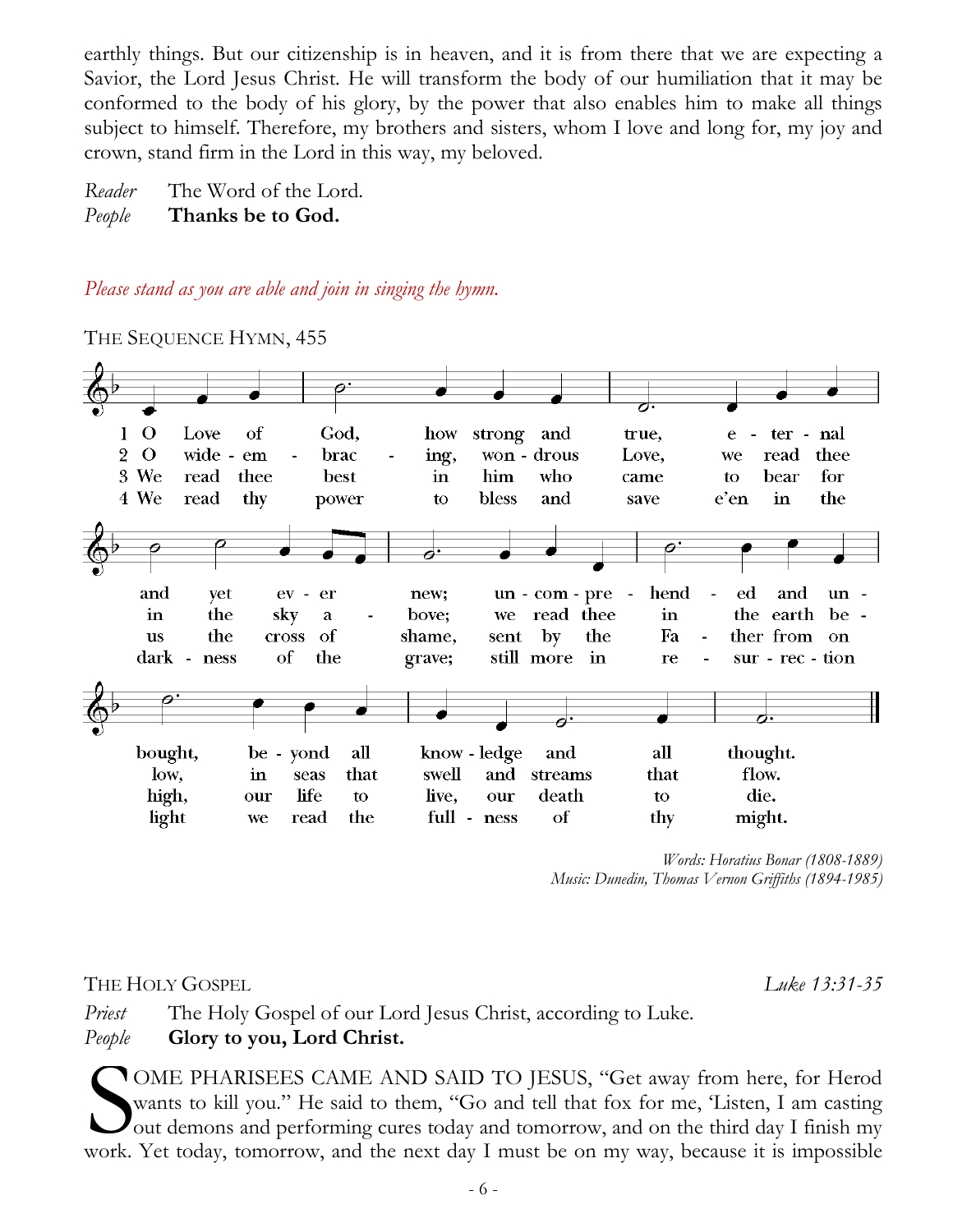for a prophet to be killed outside of Jerusalem.' Jerusalem, Jerusalem, the city that kills the prophets and stones those who are sent to it! How often have I desired to gather your children together as a hen gathers her brood under her wings, and you were not willing! See, your house is left to you. And I tell you, you will not see me until the time comes when you say, 'Blessed is the one who comes in the name of the Lord.'"

*Priest* The Gospel of the Lord. *People* **Praise to you, Lord Christ.**

THE SERMON The Rector

#### *Please stand as you are able and say together*

THE NICENE CREED

**WE BELIEVE IN ONE GOD, the Father, the Almighty, maker of heaven and earth, of all that is, seen and unseen. We believe in one Lord, Jesus Christ, the only Son of God, eternally begotten of the Father, God from God, Light from Light, true God from true God, begotten, not made, of one Being with the Father. Through him all things were made. For us and for our salvation he came down from heaven: by the power of the Holy Spirit he became incarnate from the Virgin Mary, and was made man. For our sake he was crucified under Pontius Pilate; he suffered death and was buried. On the third day he rose again in accordance with the Scriptures; he ascended into heaven and is seated at the right hand of the Father. He will come again in glory to judge the living and the dead, and his kingdom will have no end. We believe in the Holy Spirit, the Lord, the giver of life, Who proceeds from the Father and the Son. Who with the Father and the Son is worshiped and glorified. Who has spoken through the Prophets. We believe in one holy catholic and apostolic Church. We acknowledge one baptism for the forgiveness of sins. We look for the resurrection of the dead, and the life of the world to come. Amen.**

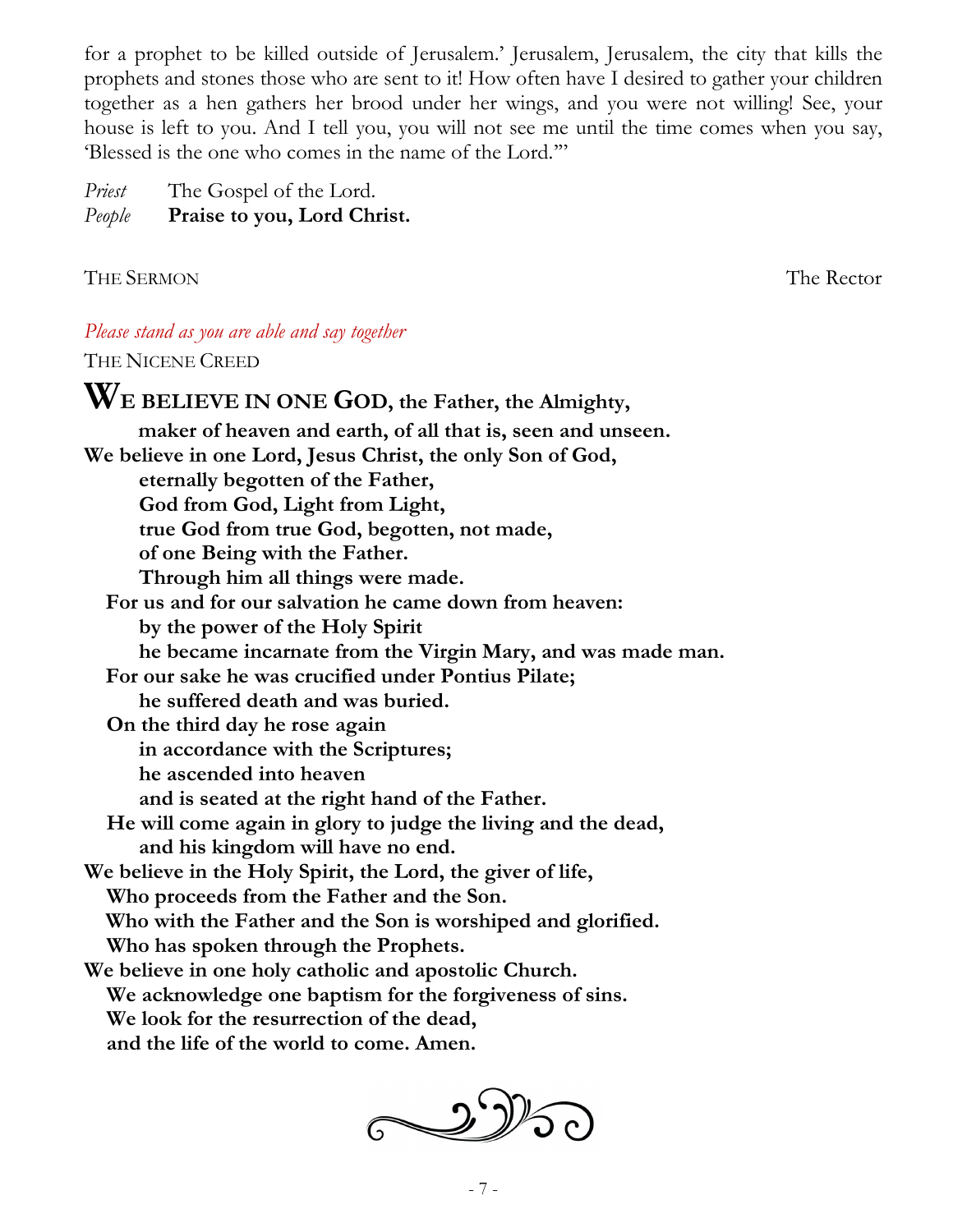#### THE PRAYERS OF THE PEOPLE

In the name of Jesus, who came in the name of the Lord, let us pray now for the needs of all.

We pray that the people of God may see, in the life and work of Jesus, our Master, the pledge of paschal victory and the triumph of life over death.

God, in your mercy, **hear our prayer.**

We pray that the Holy Land, the land of promise, sacred to all Abraham's descendants in faith, may come forth from the shadows of conflict to enjoy a springtime of justice and peace.

God, in your mercy, **hear our prayer.**

We pray that the despair of those in need may be changed into hope by the charity of Christians who have embraced the disciplines of Lent.

God, in your mercy, **hear our prayer.**

We pray this morning for: *Rusty Beatty, the Haskell family, the family and friends of Ricky Birkes, the Holmes family, the Geist family, the Rev. Ilze Larsen and family, Kathryn Chamberlain, Lori Kipnis, Gail Kenney, Joanne Quinn, and Whitney Reeve.* Have compassion on those who suffer from any grief or trouble.

God, in your mercy, **hear our prayer.**

We pray that by the power of Christ's cross, our beloved departed may come to enjoy the glory of all whose citizenship is in heaven.

God, in your mercy, **hear our prayer.**

Let us pray that, having departed this life with a good conscience, our beloved dead may go with Christ into heaven to the right hand of God.

God, in your mercy, **hear our prayer.**

Let us pray for our own needs and those of others, including those we name now either aloud or in the silence of our hearts.

*The Celebrant adds a concluding collect.*

THE CONFESSION OF SIN AND ABSOLUTION

*Priest* Let us confess our sins against God and our neighbor.

## *Silence may be kept*

**MOST MERCIFUL GOD, we confess that we have sinned against you** 

**in thought, word, and deed, by what we have done,** 

**and by what we have left undone.** 

**We have not loved you with our whole heart;** 

**we have not loved our neighbors as ourselves.** 

**We are truly sorry and we humbly repent.** 

**For the sake of your Son Jesus Christ, have mercy on us and forgive us; that we may delight in your will, and walk in your ways, to the glory of your Name. Amen.**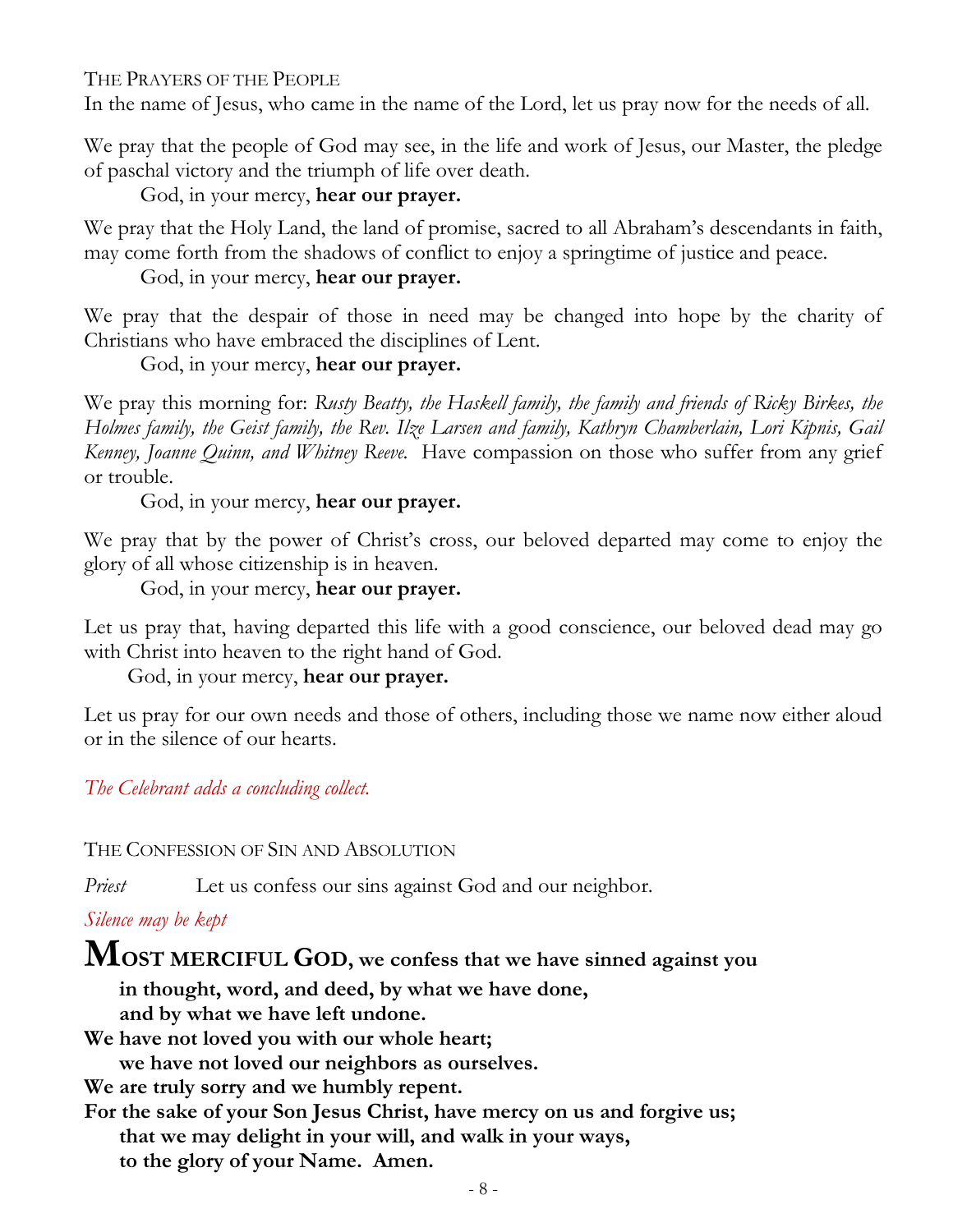#### THE ABSOLUTION

*Celebrant* Almighty God have mercy on you, forgive you all your sins through our Lord Jesus Christ, strengthen you in all goodness, and by the power of the Holy Spirit keep you in eternal life.

*People* **Amen.**

#### THE PEACE

*Celebrant* The peace of the Lord be always with you. *People* **And also with you.**

WELCOME AND PARISH ANNOUNCEMENTS

## **THE HOLY COMMUNION**

#### AT THE OFFERTORY, SOLO

JERUSALEM, JERUSALEM, thou that killest the Prophets, thou that stonest them which are sent unto thee; how often would I have gathered unto me thy children, and ye would not!

> *Words: Matthew 23:37-39 Music: from St. Paul, Part I, Op. 36, Felix Mendelssohn-Bartholdy (1809-1837)*

~ Erin Preston*, Soprano ~*

*Please stand as you are able, to sing the Doxology as the offering is brought forward.*



*Words: Thomas Ken (1637-1711) Music: Erhalt uns, Herr, melody from Geistliche Lieder, 1543*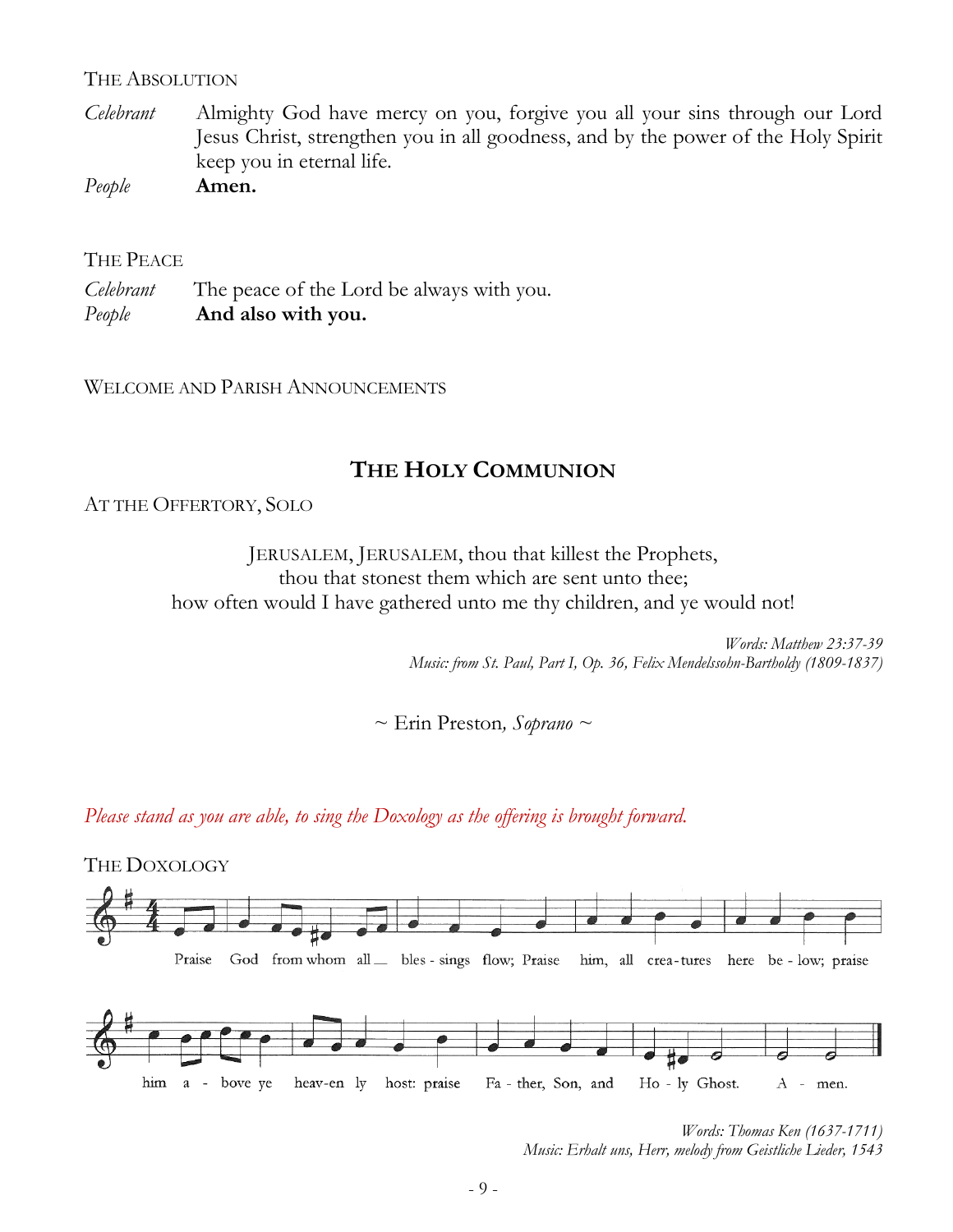

#### *Celebrant*

T IS RIGHT, AND A GOOD AND JOYFUL THING, always and everywhere to give thanks to you, Father Almighty, Creator of heaven and earth. Through Jesus Christ our Lord; who was tempted in every way as we are, yet did not sin. By his grace we are able to T IS RIGHT, AND A GOOD AND JOYFUL THING, always and everywhere to give thanks to you, Father Almighty, Creator of heaven and earth. Through Jesus Christ our Lord; who was tempted in every way as we are, yet did not sin. By and rose again. Therefore we praise you, joining our voices with Angels and Archangels and with all the company of heaven, who for ever sing this hymn to proclaim the glory of your Name:

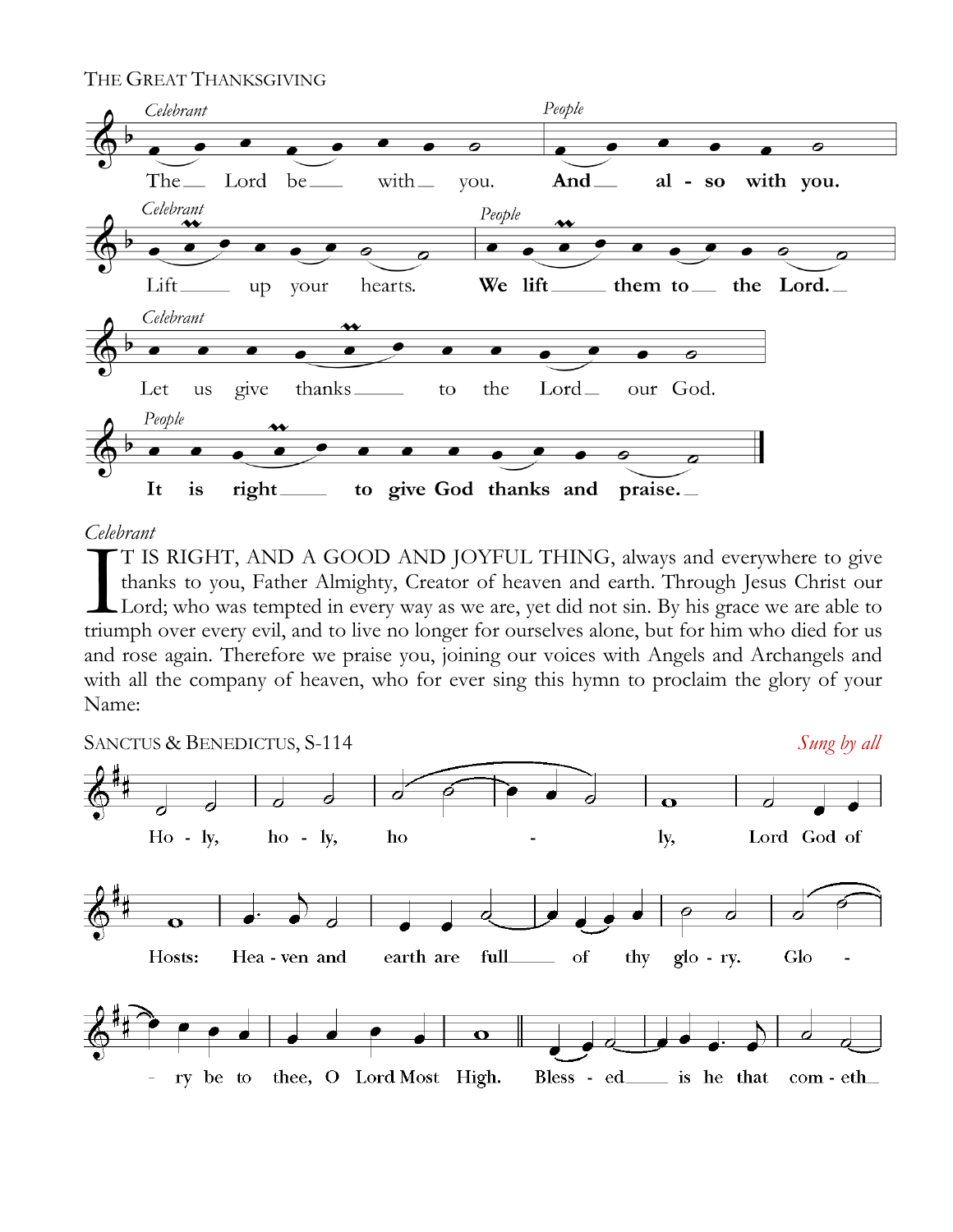

*Setting: Missa de Sancta Maria Magdalena, H. Willan*

*Celebrant*

OLY AND GRACIOUS FATHER: In your infinite love you made us for yourself, and, when we had fallen into sin and become subject to evil and death, you, in your mercy, sent Jesus Christ, your only and eternal Son, to share our human nature, to CERT OLY AND GRACIOUS FATHER: In your infinite love you made us for yourself, and, when we had fallen into sin and become subject to evil and death, you, in your mercy, sent Jesus Christ, your only and eternal Son, to shar his arms upon the cross, and offered himself, in obedience to your will, a perfect sacrifice for the whole world. On the night he was handed over to suffering and death, our Lord Jesus Christ took bread; and when he had given thanks to you, he broke it, and gave it to his disciples, and said, "Take, eat: This is my Body, which is given for you. Do this for the remembrance of me." After supper he took the cup of wine; and when he had given thanks, he gave it to them, and said, "Drink this, all of you: This is my Blood of the new Covenant, which is shed for you and for many for the forgiveness of sins. Whenever you drink it, do this for the remembrance of me."

*Celebrant* Therefore we proclaim the mystery of faith:

## *People* **Christ has died. Christ is risen. Christ will come again.**

*Celebrant*

E CELEBRATE THE MEMORIAL OF OUR REDEMPTION, O Father, in this sacrifice of praise and thanksgiving. Recalling his death, resurrection, and ascension, we offer you these gifts. Sanctify them by your Holy Spirit to be for your people the WE CELEBRATE THE MEMORIAL OF OUR REDEMPTION, O Father, in this sacrifice of praise and thanksgiving. Recalling his death, resurrection, and ascension, we offer you these gifts. Sanctify them by your Holy Spirit to be for y Sanctify us also that we may faithfully receive this holy Sacrament, and serve you in unity, constancy, and peace; and at the last day bring us with all your saints into the joy of your eternal kingdom. All this we ask through your Son Jesus Christ. By him, and with him, and in him, in the unity of the Holy Spirit all honor and glory is yours, Almighty Father, now and for ever.



THE LORD'S PRAYER

And now, as our Savior Christ has taught us, we are bold to say,

## **OUR FATHER, WHO ART IN HEAVEN, hallowed be thy Name,**

**thy kingdom come, thy will be done, on earth as it is in heaven.** 

- **Give us this day our daily bread.**
- **And forgive us our trespasses, as we forgive those who trespass against us.**
- **And lead us not into temptation, but deliver us from evil.**
- **For thine is the kingdom, and the power, and the glory, forever and ever. Amen.**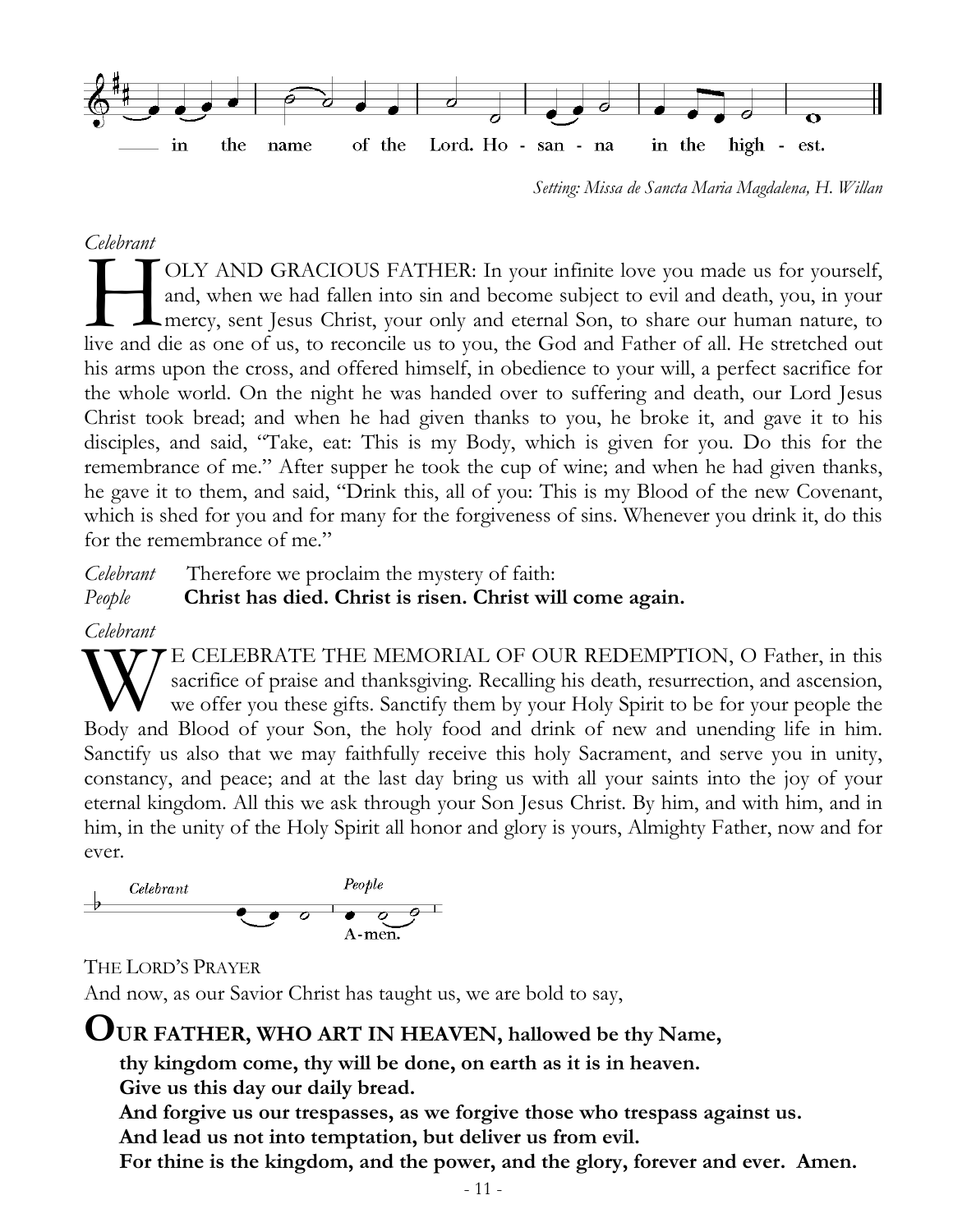

*Setting: Missa de Sancta Maria Magdalena, H. Willan*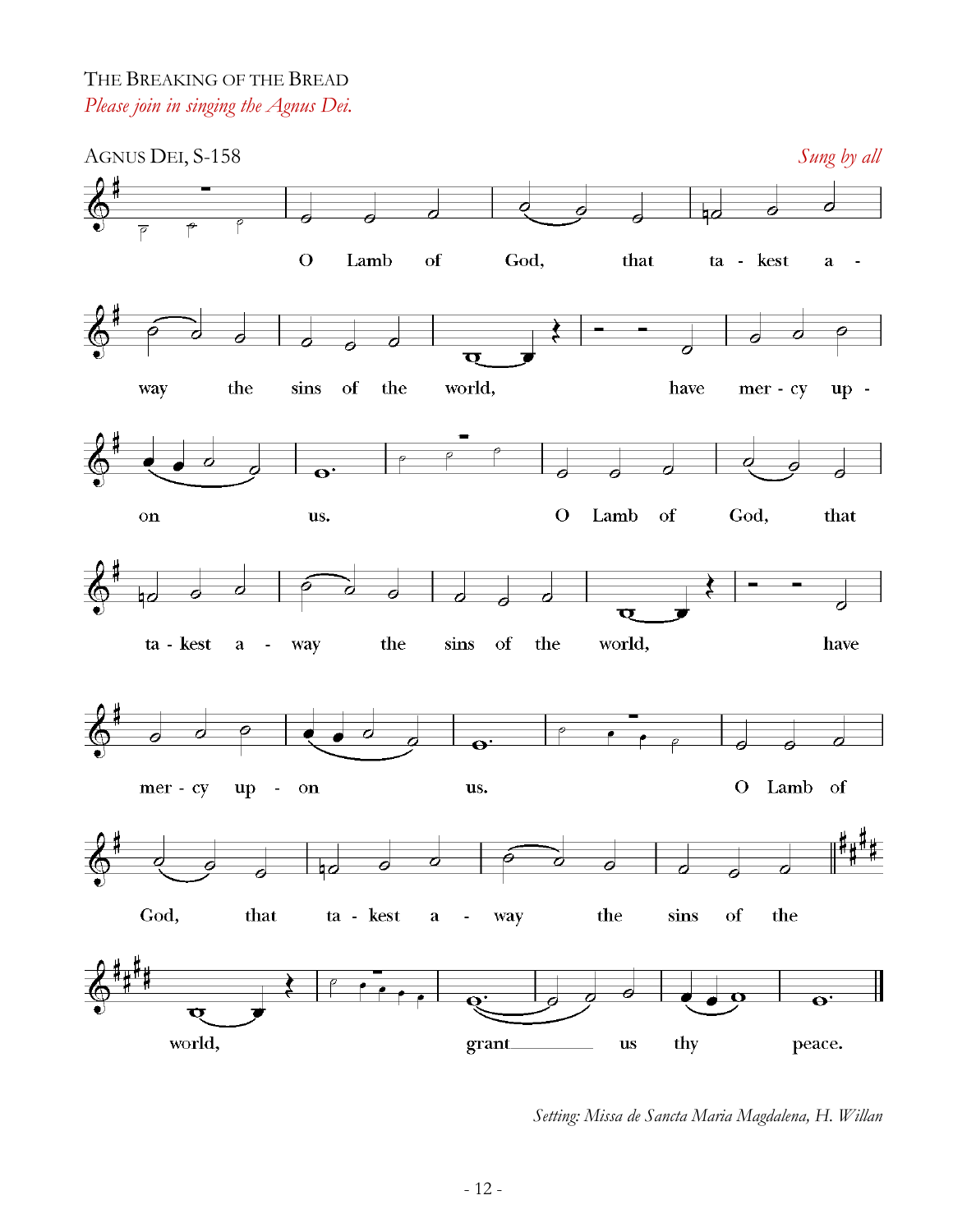#### THE INVITATION

*Celebrant* The gifts of God for the people of God. Take them in remembrance that Christ died for you, and feed on him in your hearts, by faith with thanksgiving.

#### THE COMMUNION

*If you would prefer to receive a blessing, cross your arms over your chest when you come to the Altar. We also have gluten-free wafers for those who are allergic. At the moment, Grace Church is only offering the sacrament of communion in the form of the bread. It is always considered fully acceptable to take communion in just one kind (i.e. the bread). We encourage all communicants to make liberal use of the hand sanitizer placed in the pews after they have received communion.*

#### AT THE COMMUNION, LENT PROSE

R. ATTENDE DOMINE, ET MISERERE, quia peccavimus tibi

V. Ad te Rex summe, omnium redemptory, oculos nostros sublevamus flentes: exaudi, Christe, supplicantum preces. R. *Attende Domine...*

> V. Dextera Patris, lapis angularis, via salutis janua caelestis, ablue nostril maculas delicti. R. *Attende Domine...*

V. Rogamus, Deus, tuam majestatem: auribus sacris gemitus exaudi: criminal nostra placidus indulge. R. *Attende Domine...*

V. Tibi fatemur criminal admissa: contrite corde pandimus occulta: Tua Redemptor, pietuas ignoscat. R. *Attende Domine...*

V. Innocens captus, nec repugnans ductus, testibus falsis pro impiis damnatus: quos redemisti, tu conserva, Christe. R. *Attende Domine...*

R. *Hear us, O Lord, have mercy upon us: for we have sinned against thee.*

V. *To thee, Redeemer, on thy throne of glory: lift we our weeping eyes in holy pleadings: listen O Jesu, to our supplications.* R. *Hear us, O Lord...*

V. *O thou chief Cornerstone, right hand of the Father: Way of Salvation, Gate of Life Celestial: cleans thou our sinful souls from all defilement.* R. *Hear us, O Lord...*

V. *God, we implore thee, in thy glory seated: bow down and hearken to thy weeping children: pity and pardon all our grievous trespasses.* R. *Hear us, O Lord...*

V. *Sins oft committed now we lay before thee: with tru contrition, now no more we veil them: grant us, Redeemer, loving absolution.* R. *Hear us, O Lord...*

V. *Innocent, captive, taken unresisting: falsely accused, and for us sinners sentenced, sav us we pray thee, Jesu our Redeemer.* R. *Hear us, O Lord...*

> *Words: Lent Prose, Mozarabic, 10th century Music: Mode V, arranged by John Scott (1956-2015)*

*Please join in singing the hymn on the following page.*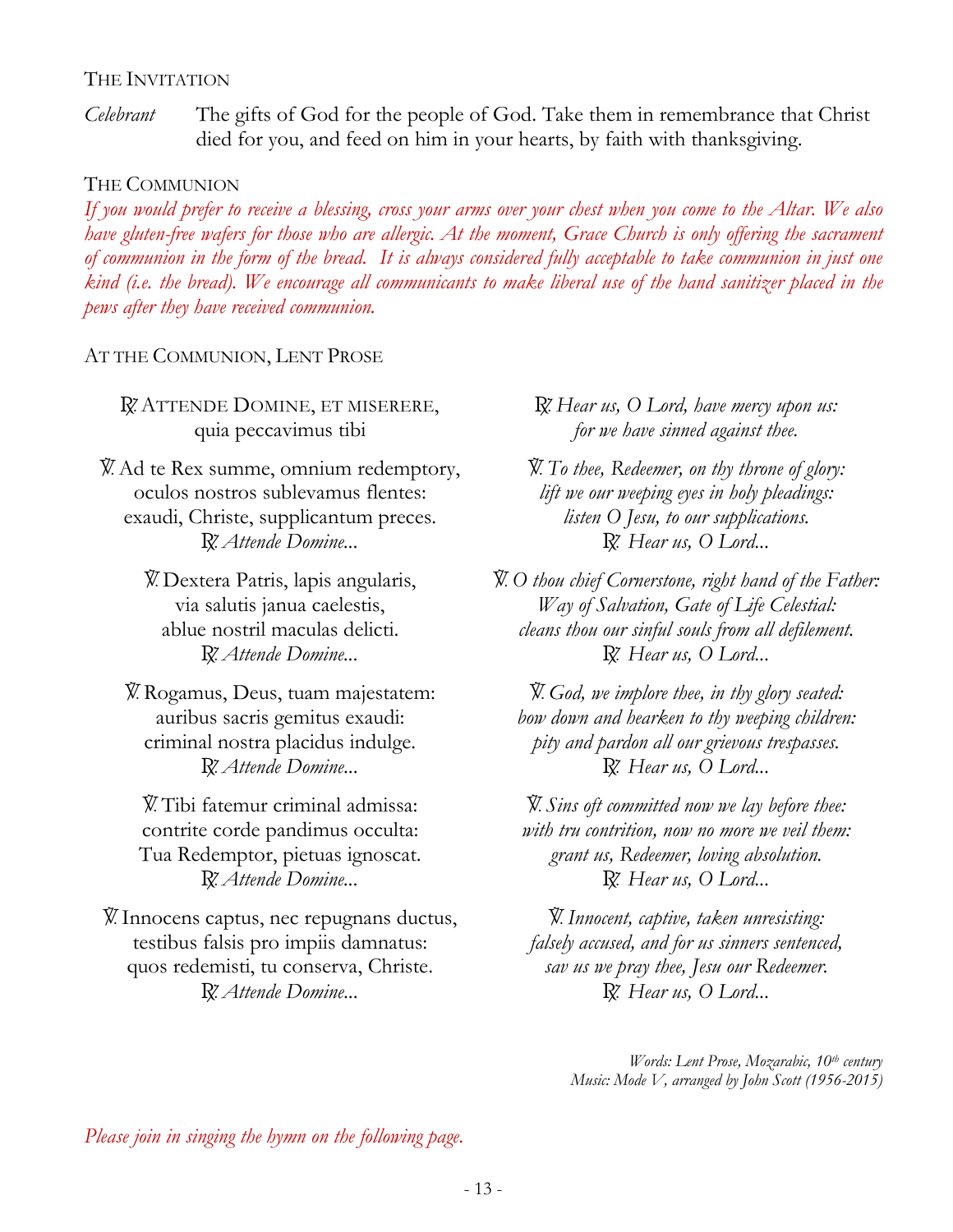THE COMMUNION HYMN, 590



*Words: Bradford Gray Webster (1898-1991), alt. Music: Charterhouse, David Evans (1874-1948)*

#### *Please stand as you are able, and say together*

#### THE POST-COMMUNION PRAYER

## **ALMIGHTY AND EVERLIVING GOD,**

 **we thank you for feeding us with the spiritual food of the most precious Body and Blood of your Son our Savior Jesus Christ; and for assuring us in these holy mysteries that we are living members of the Body of your Son, and heirs of your eternal kingdom. And now, Father, send us out to do the work you have given us to do, to love and serve you as faithful witnesses of Christ our Lord. To him, to you, and to the Holy Spirit, be honor and glory,** 

**now and for ever. Amen.**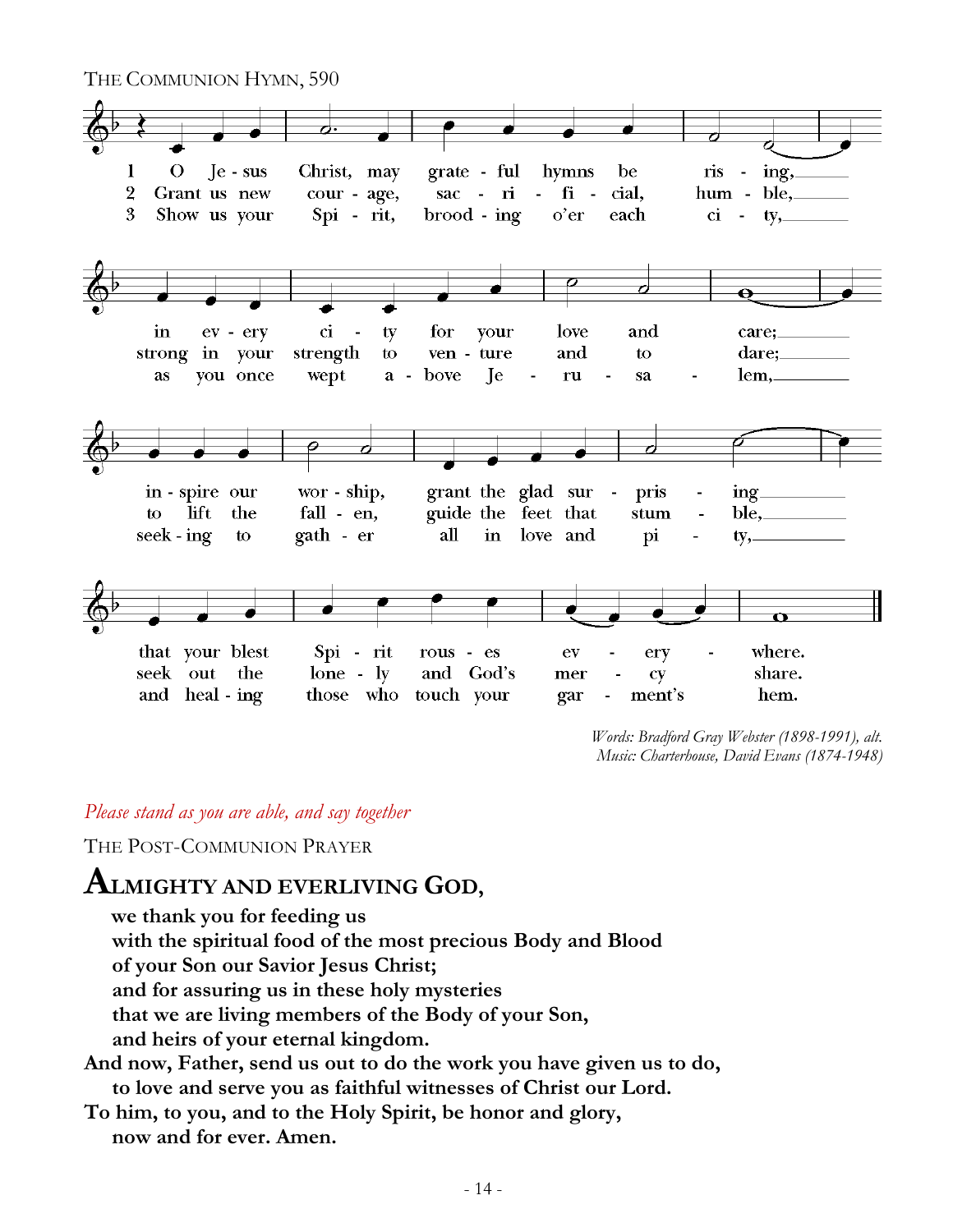#### THE SOLEMN PRAYER AND BLESSING OVER THE PEOPLE

*Celebrant* Keep this your family, Lord, with your never-failing mercy, that relying solely on the help of your heavenly grace, they may be upheld by your divine protection; and the blessing of God Almighty, the Father, the Son, and the Holy Spirit, be among you and remain with you always.

*People* **Amen.**

## *Please join in singing the hymn.*



*Words: John Bakewell (1721-1819) and Martin Madan (1726-1790), alt.*

*Music: In Babilone, melody from Oude en Nieuwe Hollantse Boerenlities en Contradanseau, 1710*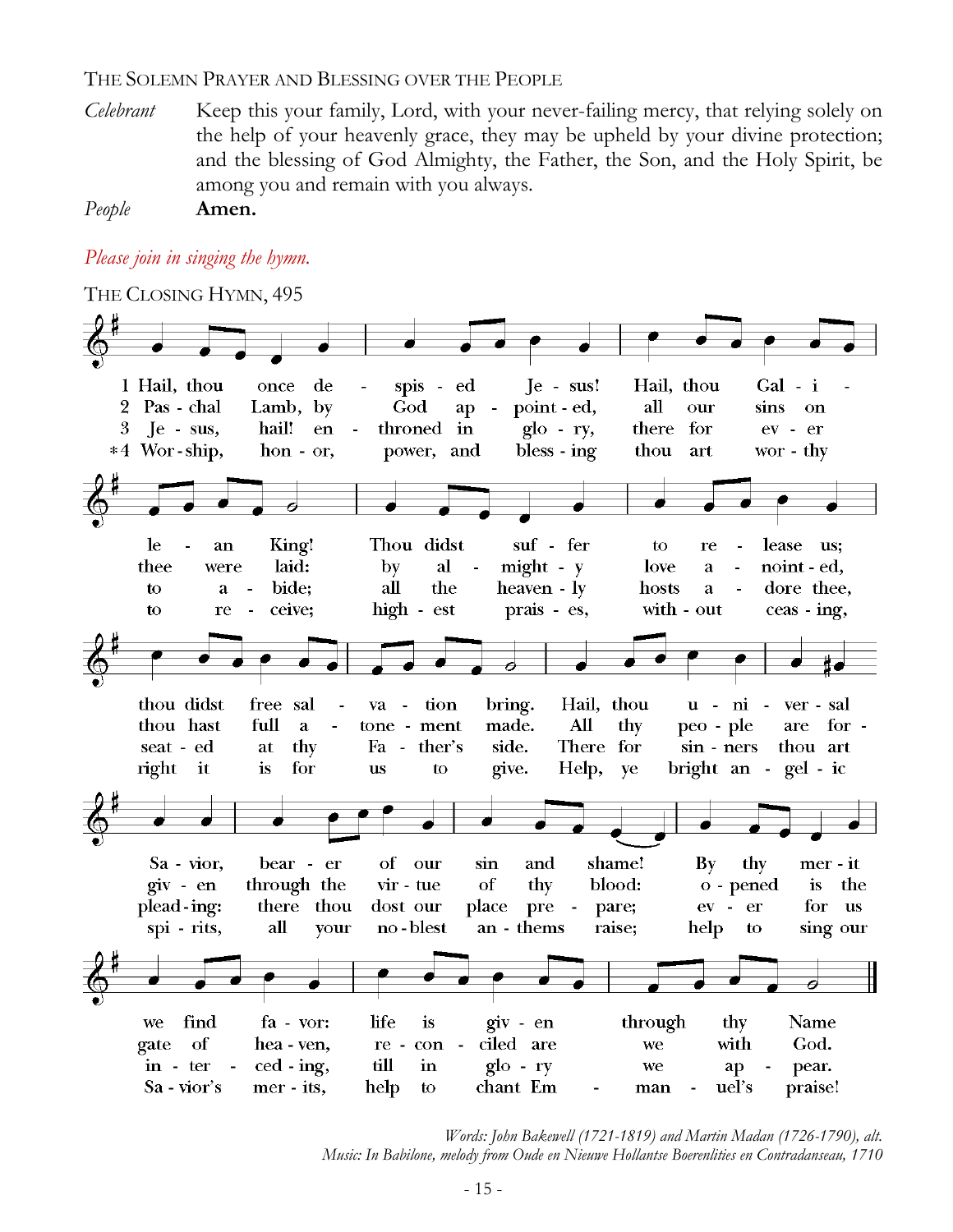THE DISMISSAL

*Priest* Let us bless the Lord.

*People* **Thanks be to God.** 

**VOLUNTARY** 

Final *from* Troisième Symphonie, Op. 28 *Louis Vierne (1870-1937)*

### $\sim$  **SERVING TODAY**  $\sim$

*Celebrant:* The Reverend Hartwell Hylton *Preacher:* The Reverend Canon Jonathan Huyck *Crucifer:* Jim Mahoney *Lectors:* Jane Ditmars, Benjamin West *Intercessor:* Elfreda Thorpe *Altar Guild:* Denise Lapolla, Phyllis Noke *Audio/Visual:* Clinton Crocker *Ushers:* Robert Olawoye, Michael D'Alesandre, Duncan Cook *Coffee Hour Server:* Pam Baker

*Cover art: Abraham and Stars, Weylon Smith*

## **ANNOUNCEMENTS**

**DONATIONS FOR UKRAINE:** If you'd like to make a donation as part of the relief effort for Ukrainian refugees during this time, you can do so through the Episcopal Relief and Development website:<https://support.episcopalrelief.org/ukraineresponse>

**COFFEE HOUR DONATIONS:** Now that we're having coffee hour at Grace again it seemed like a good idea to remind everyone that the food at coffee hour comes from donations from parishioners just like yourself! Any Sunday that you're so moved, feel free to bring something tasty to share. Thank you!

**GIMME YOUR MILK MONEY!** For the month of April, Grace Church will be sponsoring the milk inventory at the St. Peter and St. Andrew Church food pantry in South Providence, and we're inviting Grace parishioners to pitch in. To help in the effort, please write a check to St. Peter and St. Andrew Church for any amount and send it to the Grace office at 300 Westminster Street, Providence RI 20903 by March 28. Thank you!

**THURSDAYS AT NOON CONCERTS:** Our guest recitalist on Thursday, March 17 th will be organist Garrett Law, Interim Director of Music at Holy Trinity Episcopal Church, Covina,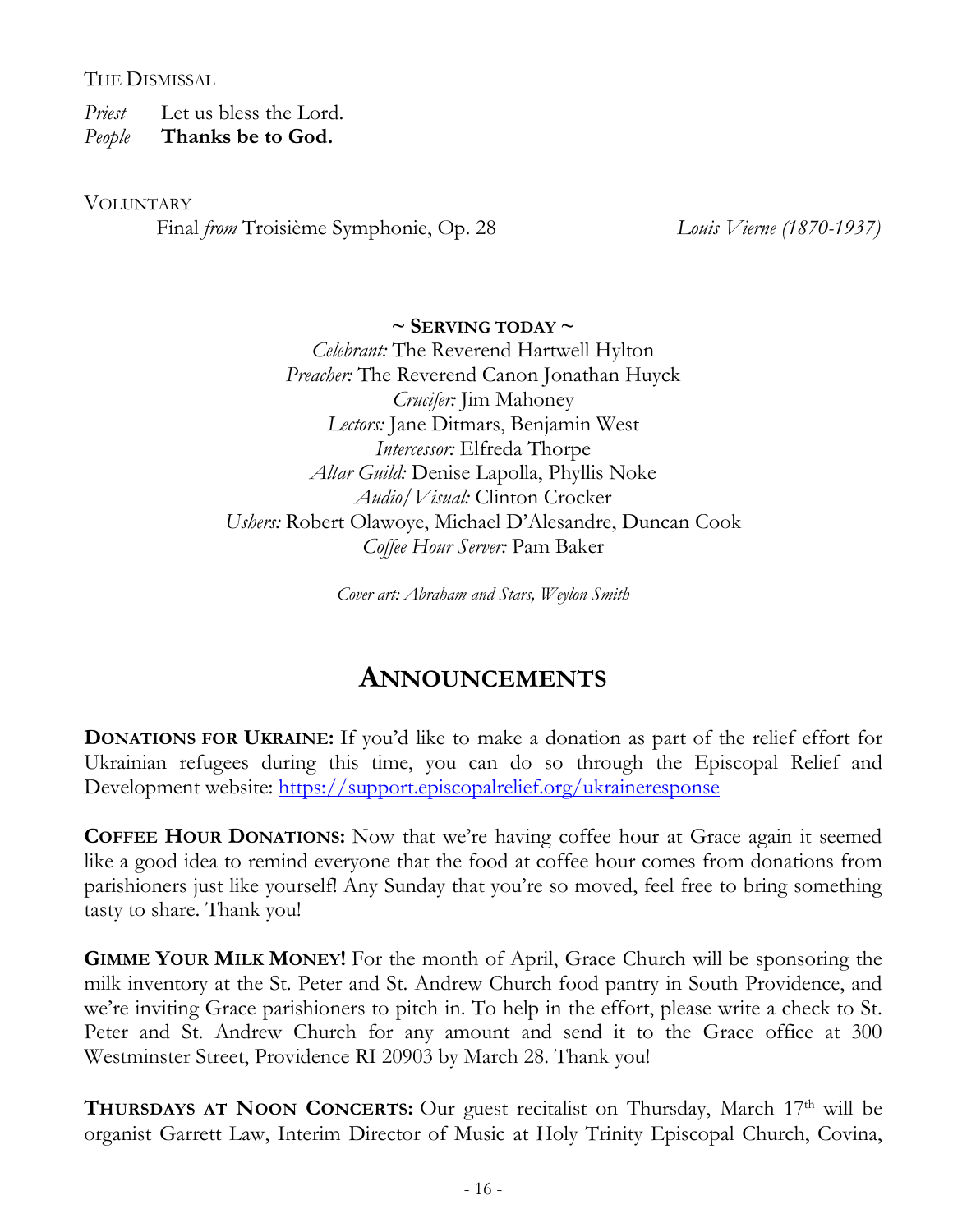California. Garrett will play a program featuring music by Florence Price, Frank Bridge, and two original compositions. We hope you will join us and bring friends!

**LENT 2022 BROCHURES:** The penitential and reflective season of Lent begins next week as Christians around the world observe Ash Wednesday. Here at Grace Church we will have several additional offerings during Lent which are listed in the Lent 2022 Brochure found on the tables in the rear of the church. We hope that these opportunities will guide and aid your prayers and spiritual life during Lent, so please do join us!

**LENTEN 'CELTIC' EUCHARISTS:** Join us on Thursdays during Lent at 6:00 PM for a short, communion service that features prayers and music from the Celtic tradition and a brief sermon preached by a lay person. Following the service, a short presentation will be given by the clergy and staff of Grace Church in The Pavilion.

**THE WAY OF THE CROSS:** Every Friday in Lent at 12 Noon, Grace Church offers a short liturgy during which participants walk to 14 stations posted throughout the church commemorating Christ's journey to Mount Calvary and his death on the Cross. We hope that you find this prayerful offering helpful in guiding your prayers during the season of Lent. Orders of service for The Way of the Cross can be found in the rear of the church, and anyone is welcome to walk to the stations themselves as well.

**CHANGES TO COVID PROTOCOLS AT GRACE CHURCH:** As of this morning, mask wearing will be optional at Grace Church. This applies to all activities at Grace (some exceptions may be programs for kids). We still ask those who are not vaccinated to mask (presuming they are over 5 years old), and people are always welcome to mask if they feel more comfortable doing so. Coffee Hour will also return the weekly Wednesday Eucharist will resume on Ash Wednesday, and the Chalice at Communion will return on Maundy Thursday, a fitting day to do so, as that is when we celebrate the institution of the Lord's Supper! Sunday School will return in Eastertide. If you have any questions about this transition, feel free to call the parish office at 331-3225.

**ORGAN PROJECT UPDATE:** We are SO EXCITED to announce that we have had TWO generous gifts to the Organ Project! First, we have a **\$25,000 CHALLENGE GRANT** from a family in the parish. They have asked to remain anonymous, but in their words "hope that their gift will inspire others to contribute to this exciting project." **We are hoping to get this gift matched very soon, because there is another potential matching gift waiting in the wings, when this one is completed.** Please speak to Fr. Jonathan or to Vince Edwards if you would like to contribute to the challenge grant, in any amount. A second anonymous gift of \$50,000 has been pledged from a friend of Music at Grace. We are so profoundly grateful for these generous gifts, that will help us on our way to realizing the Organ Project at Grace! [www.gracechurchprovidence.org/organproject](http://www.gracechurchprovidence.org/organproject/)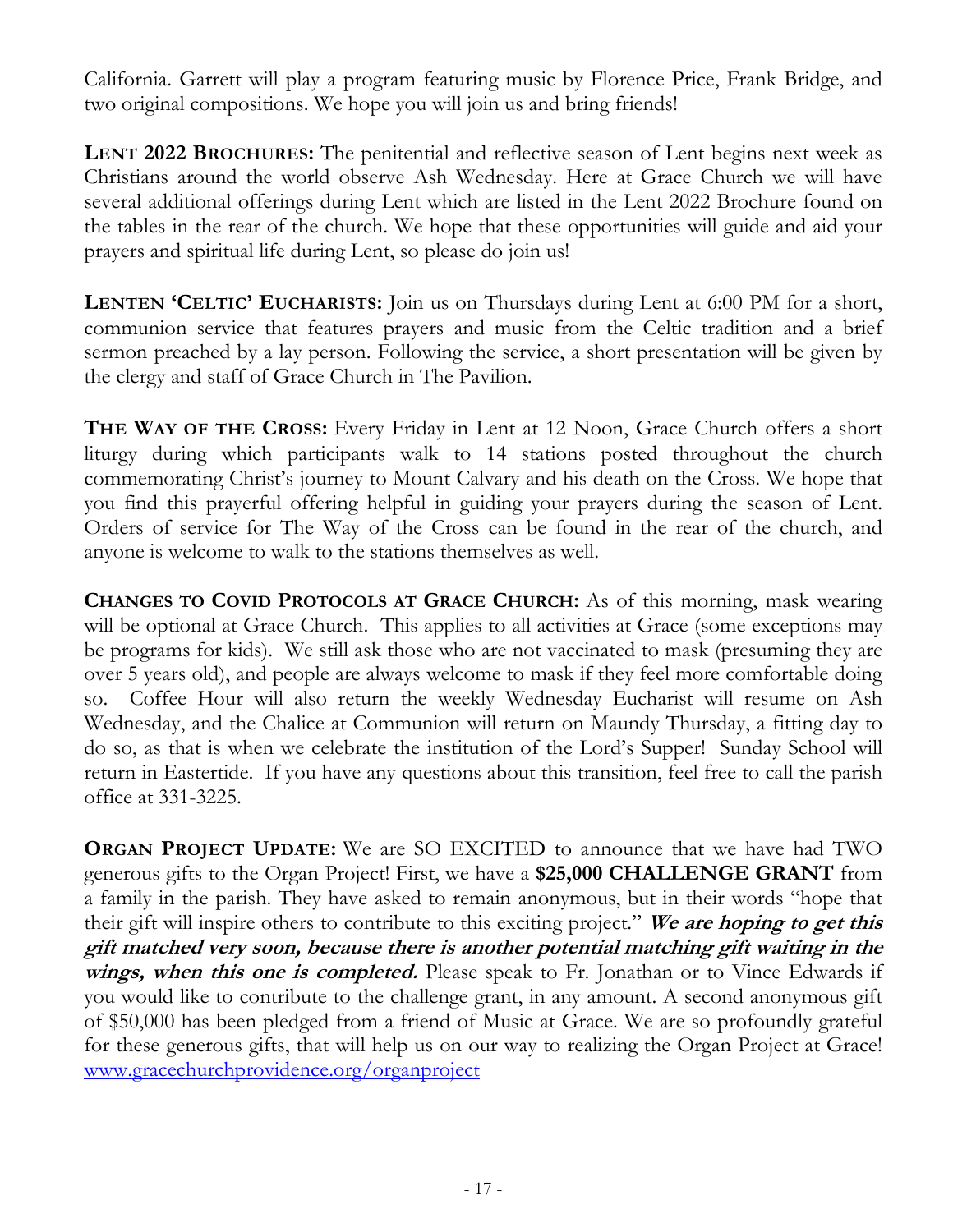## **BULLETIN INSERTS**

**March 13, 2022 – Lent 2 (C) Week 2: Life Transformed – The Way of Love in Lent**

The journey through Lent into Easter is a journey with Jesus. We are baptized into his life, self-giving, and death; then, we rise in

hope to life transformed. This Lent, communities are invited to walk with Jesus in his Way of Love and into the experience of transformed life. Together, we will reflect anew on the loving actions of God as recounted in the Easter Vigil readings. Together, we will walk through the depths of salvation history into the fullness of redemption. Throughout Lent, come along with us as we explore Life Transformed: The Way of Love in Lent, produced by Hillary Raining and Jenifer Gamber. You can find resources mentioned below at *iam.ec/lifetransformed* or by scanning the QR code to the right.



## **Week 2**

### **Sunday, March 13**

*Today's Practice:* Watch the Rev. Dr. Hillary Raining's video at iam.ec/lifetransformed for Week 2. The topic is based on the practice "Pray" and is titled, "Israel's Deliverance at the Red Sea".

*Read:* Exodus 14:10-15:1

## **Monday, March 14**

*Today's Prompt:* Today, intentionally listen devoutly to another.

*Read:* "Let anyone with ears to hear listen!" – Mark 4:23

## **Tuesday, March 15**

*Today's Prompt:* How do your creative outlets impact on taking rest?

*Read:* Genesis 1:1-2:4

## **Wednesday, March 16**

*Today's Prompt:* What passage of scripture is important to you Why?

*Read:* "The grass withers, the flower fades; but the word of our God will stand forever." – Isaiah 40:8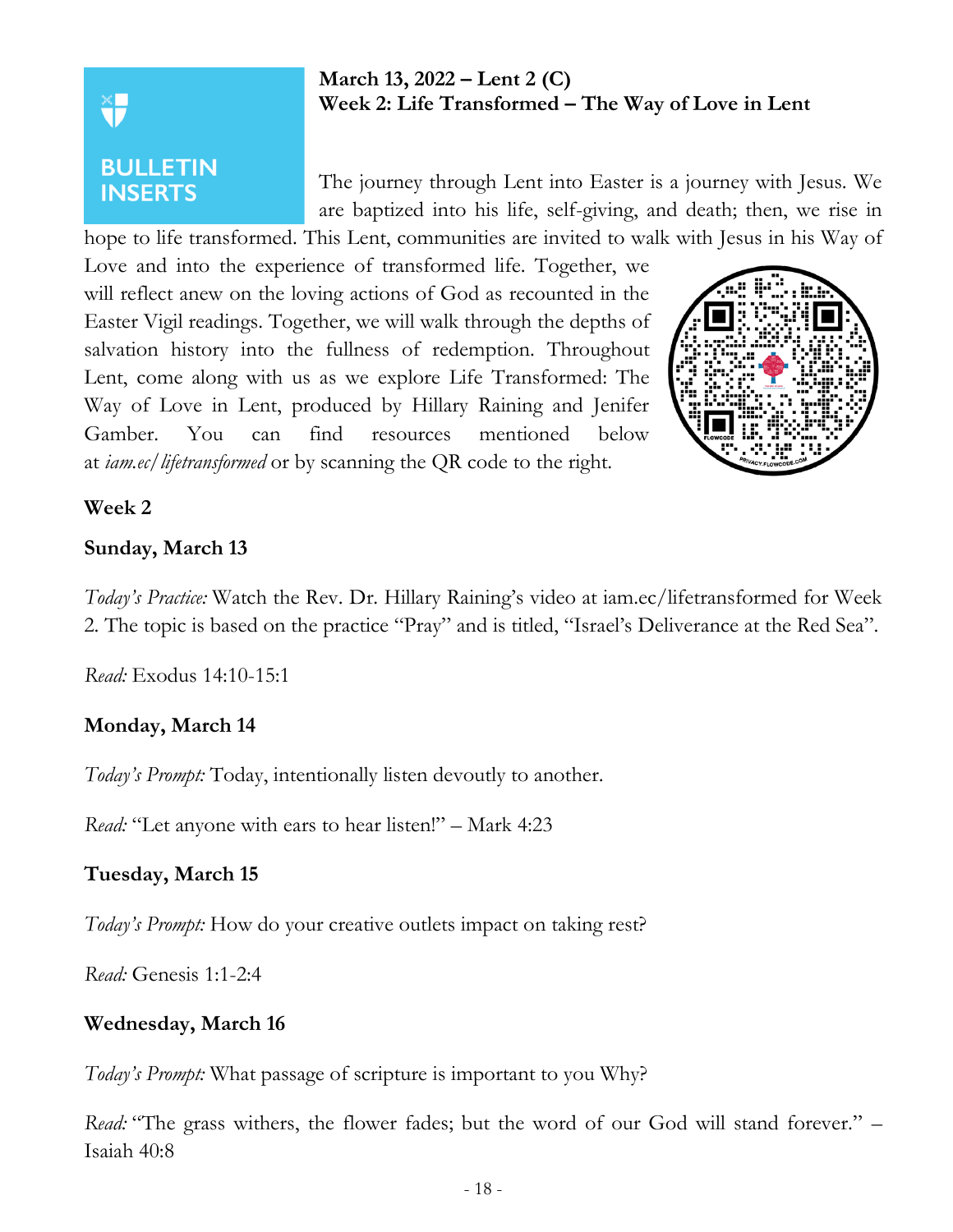## **Thursday, March 17**

*Today's Prompt:* Take 20 minutes in contemplative prayer today.

*Read:* "As he walked by the Sea of Galilee, he saw two brothers, Simon, who is called Peter, and Andrew his brother, casting a net into the sea—for they were fishermen. And he said to them, 'Follow me, and I will make you fish for people.' Immediately they left their nets and followed him. As he went from there, he saw two other brothers, James son of Zebedee and his brother John, in the boat with their father Zebedee, mending their nets, and he called them. Immediately they left the boat and their father, and followed him." – Matthew 4:18-22

## **Friday, March 18**

*Today's Prompt:* Intentionally smile at least ten times today.

*Read:* "Rejoice in the Lord always; again I will say, Rejoice." – Philippians 4:4

### **Saturday, March 19**

*Today's Prompt:* Where are you being encouraged to "show up"?

*Read:* "Then they also will answer, 'Lord, when was it that we saw you hungry or thirsty or a stranger or naked or sick or in prison, and did not take care of you?' Then he will answer them, 'Truly I tell you, just as you did not do it to one of the least of these, you did not do it to me."- Matthew 25:44-45